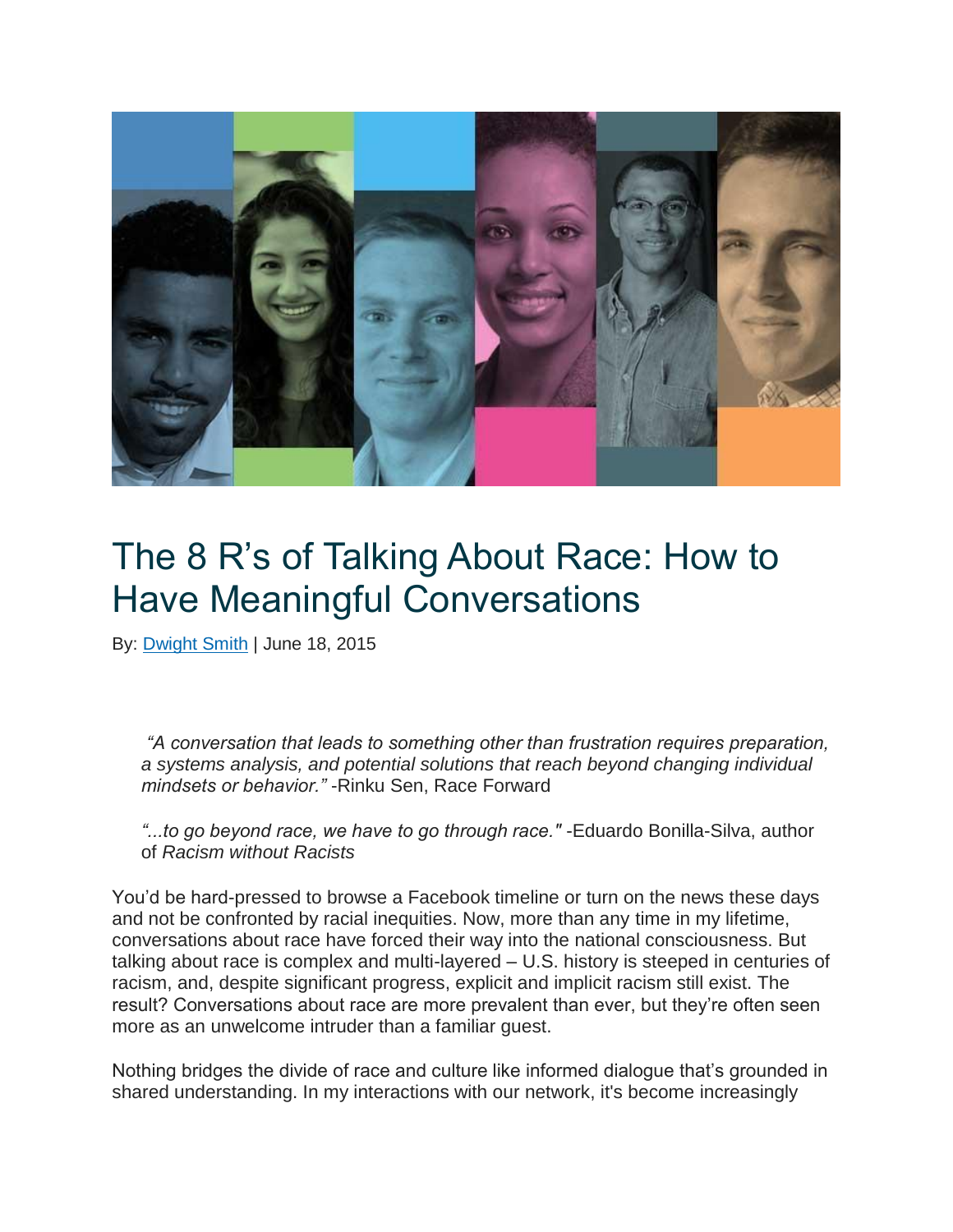clear that people of color and white folks alike are fed up and more ready than ever to engage: in conversation, in protest, in revolution, or all the above. When it comes to tackling the issue of racial inequity, we have to combine that eagerness with preparation.

This post contains some of my recommendations for all of us who are eager to better understand and address racial inequity. I asked a few friends, colleagues, and experts to weigh in as well. These steps aren't exhaustive, but they're all necessary precursors to effective dialogue.

# **Respect, Reflect, and Resign**

#### **Approach the conversation with respect.**

It is vital to approach the topic of race with respect. Respect for its weightiness and nuance. Respect for centuries of pain and oppression. Respect for multiple perspectives and narratives: those that have been lifted up and those that have been pushed to the background. Respect for the person(s) you are engaging with. Race, racism, and the racial inequity it breeds are topics of discussion that can polarize a space very quickly. Coming from a respectful place goes a long way to diffuse potential dischord before it arises and preserve space for meaningful dialogue.

#### **Put aside your preconceptions.**

This doesn't mean personal experiences aren't valid -- it simply acknowledges that personal experience can't possibly give the complete view of such complex issues. It also creates space to see the reality and validity of other experiences.

Chris Russell, a product manager in San Francisco, provides a valuable insight here: "The fight for equality and equity requires an understanding of why systems (some seemingly arbitrary and antiquated) were initially established and whether there's a need for them to be modified or removed... You'd only be able to make a connection like that with a sensitivity toward and an understanding of pain and history."

#### **Examine your motivation.**

Bayard Love of [The International Civil Rights Center and Museum](http://www.sitinmovement.org/) asks, "Why are you engaging in this conversation about race? If it's just curiosity, a pet project, a desire to 'fit in' or not look silly, or to feel less guilty, you might want to reconsider. If you are ready to be part of change, and you want to understand racism better so that you can be a part of that change, then come on!"

Yodit Kifle, Corporate Citizenship Specialist at Johnson & Johnson, also brings an interesting perspective: "It's easy to feel disconnected from this history when you feel as though it has no direct tie to your reality. It's interesting that even for me *–* as an Ethiopian *–* there was a time when I didn't truly connect with this history of slavery and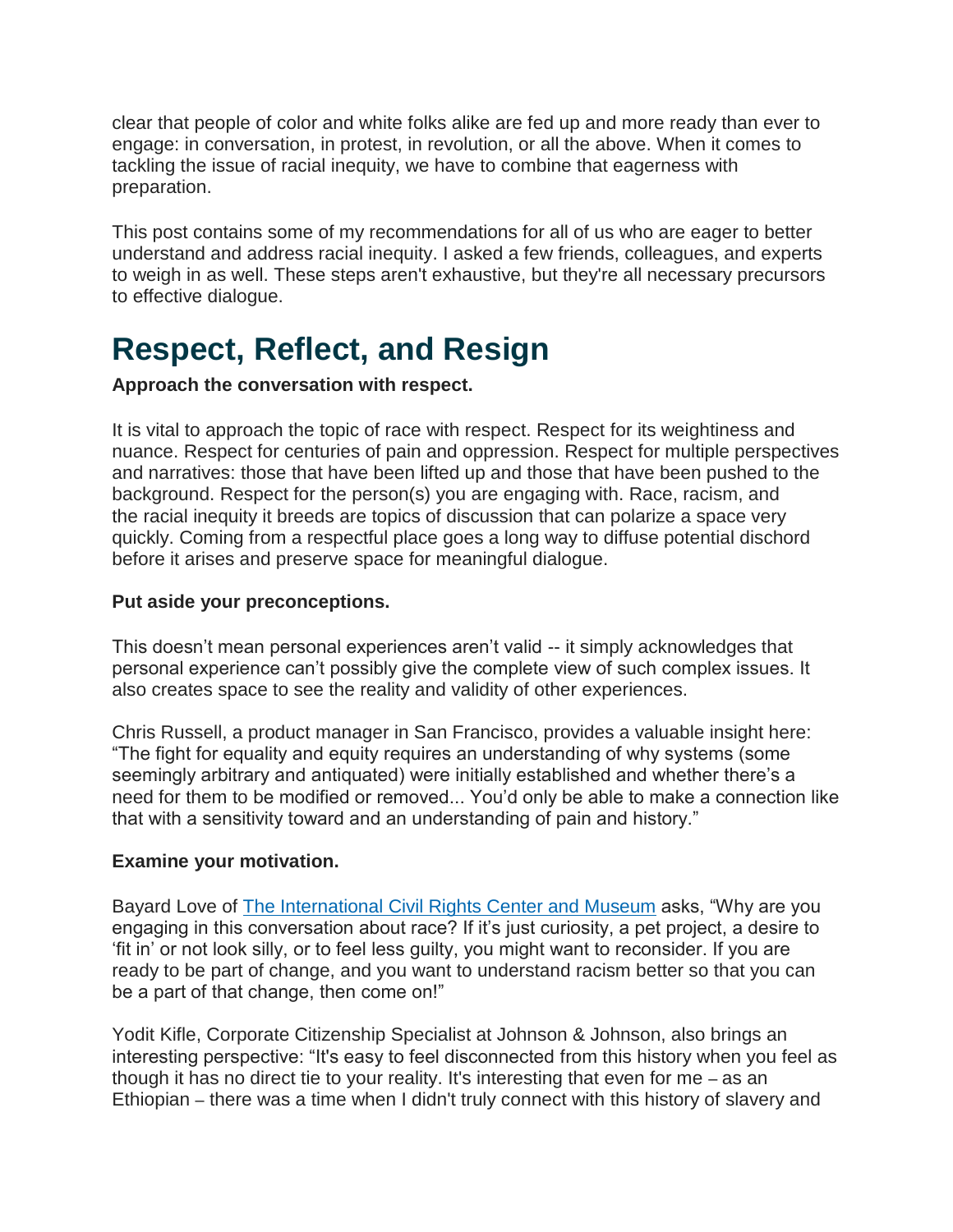racism. I've realized that, at the end of the day, a love for humanity means a respect and honor for all pain and a oneness of purpose toward dismantling ignorance and pursuing justice. The moment you are here in the U.S., your reality is connected to a racial construct."

#### **Embrace the discomfort of not knowing.**

On our way to new knowledge, we have to resign from a place of comfort and embrace the discomfort of not having all the answers. We don't know what we don't know. This is true in life and especially true when it comes to race. Software engineer Noah Kaplan says: "Recognize that you don't have all the sides to a story or know everything. Be comfortable with the feeling of not understanding or knowing enough yet. Be comfortable changing your mind. Don't let it hold you back -- let it push you to learn more."

### **Research and Relearn**

**Find out what you don't know.**

Developing a strong understanding of race requires a combination of individual and group learning. We can all accomplish a lot on our own through offline and online resources. Articles, white papers, books, academic studies, webinars, and video series are out there just waiting to be discovered (we've put together a short resource list at the end of this article). And then there are workshops, conferences, meetups, and casual conversations with friends and colleagues. Those conversations can be tough, but there's no growth without stretching, as Chris points out: "The best conversations and comprehension can arise from holding past learning up to new ideas or new knowledge."

My colleague, Paula Luu, agrees: "I think we need to have water cooler conversations, and it's okay for us to have those conversations whenever and with whomever. But if we only have those types of conversations, we're only learning about the personal side of race and racism. We have to get educated about how we got here to effectively plan how we're going to move forward."

#### **Listen and be open to questions.**

The simple proverb "listen to understand and then speak to be understood" rings true. Genuine listening takes patience and effort. Spending the least amount of time listening necessary to come up with a solution or response doesn't work in addressing racial inequity. Real listening often results in questions, and Yodit encourages us to embrace this approach: "Never be afraid of questions. They aren't disrespectful. Asking questions shows a willingness to learn and to understand. Those who remain ignorant because they fear questions damage this dialogue."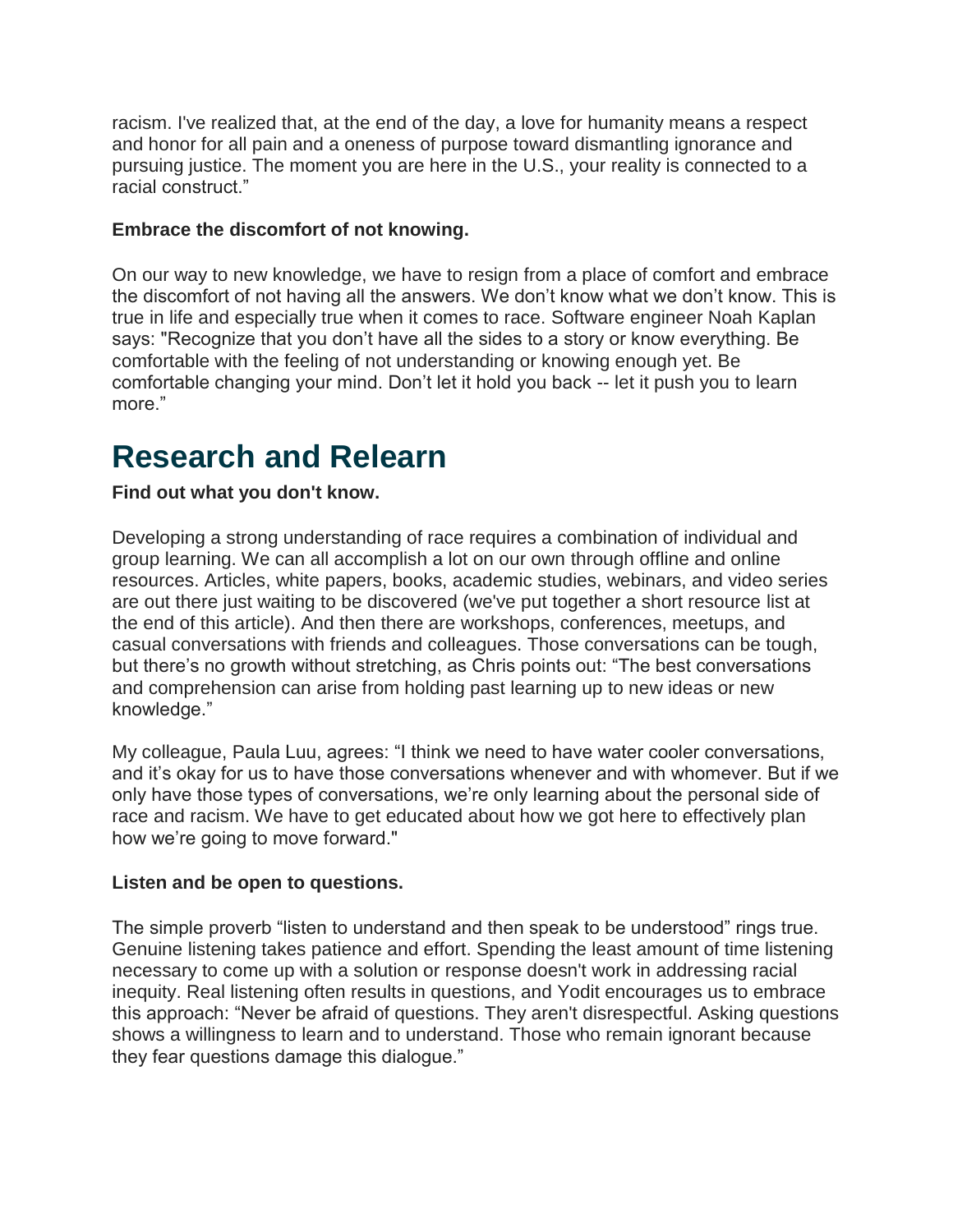# **Reset and Reboot**

#### **Internalize what you've learned.**

New information has to pass through the gauntlet of your prevailing worldview. According to the [Frameworks Institute,](http://www.frameworksinstitute.org/) facts alone do not often change people's views. It's necessary to "change the frame so that people can hear the issue in a new way. Facts then provide important support to the new frame, when the facts are linked to broader values and meaning..." It's so easy to hear something new, to even be convinced of its veracity and how it should impact our daily lives, and yet three days later return to the same mindset we held before.

#### **Commit yourself to change.**

One easy way to start internalizing this practice is by identifying whatever race-based bias you might implicitly hold *–* we all have implicit bias *–* and setting up a daily reminder, like a sticky note on the mirror, to confront it. Paula shared another idea: "Any change is hard. Accountability is key. I think taking a journey of discovery can be much more powerful if you find someone to 'journey' with you. Read the same things; discuss them; keep the momentum going."

I've heard that it takes anywhere from 21 to 66 days to make a habit that sticks. If that's true with things like exercise and eating, you best believe it's true with our habits, views, and beliefs regarding race. Noah notes that "Kazu Haga, an instructor of Kingian Nonviolence, compares working in movements to improving in a martial art, taking years of consistent dedication and slow progress." Bay applies that mentality to the issue at hand by stating: "A well-intentioned journey of re-education about race and racism is a commitment."

# **Recognize Bias and Privilege**

#### **Acknowledge your privilege.**

Before having conversations about race, explore the history of race-based privilege in this country and put your privilege in context. Privilege, loosely defined, is any unmerited or unearned advantage. In that sense, we all have experienced privilege. Part of the privilege associated with whiteness is the luxury of not having to consider one's own race -- let alone the disadvantages faced by many people of color. Bay had this to say about his own white privilege, "It's mine, and it doesn't say anything about my value as a person. White people are not better people because we have unearned privilege -- we are also not worse people. We just have it and there is no way out of it. The more we can face the reality and take the value judgment out of [white privilege], the more we can work together to eliminate it." Respected scholar and Director of the [Haas Center for a Fair and Inclusive Society](http://diversity.berkeley.edu/haas-institute) john a. powell hits the nail on the head when he says, "The slick thing about whiteness is that you can reap the benefits of a racist society without personally being racist."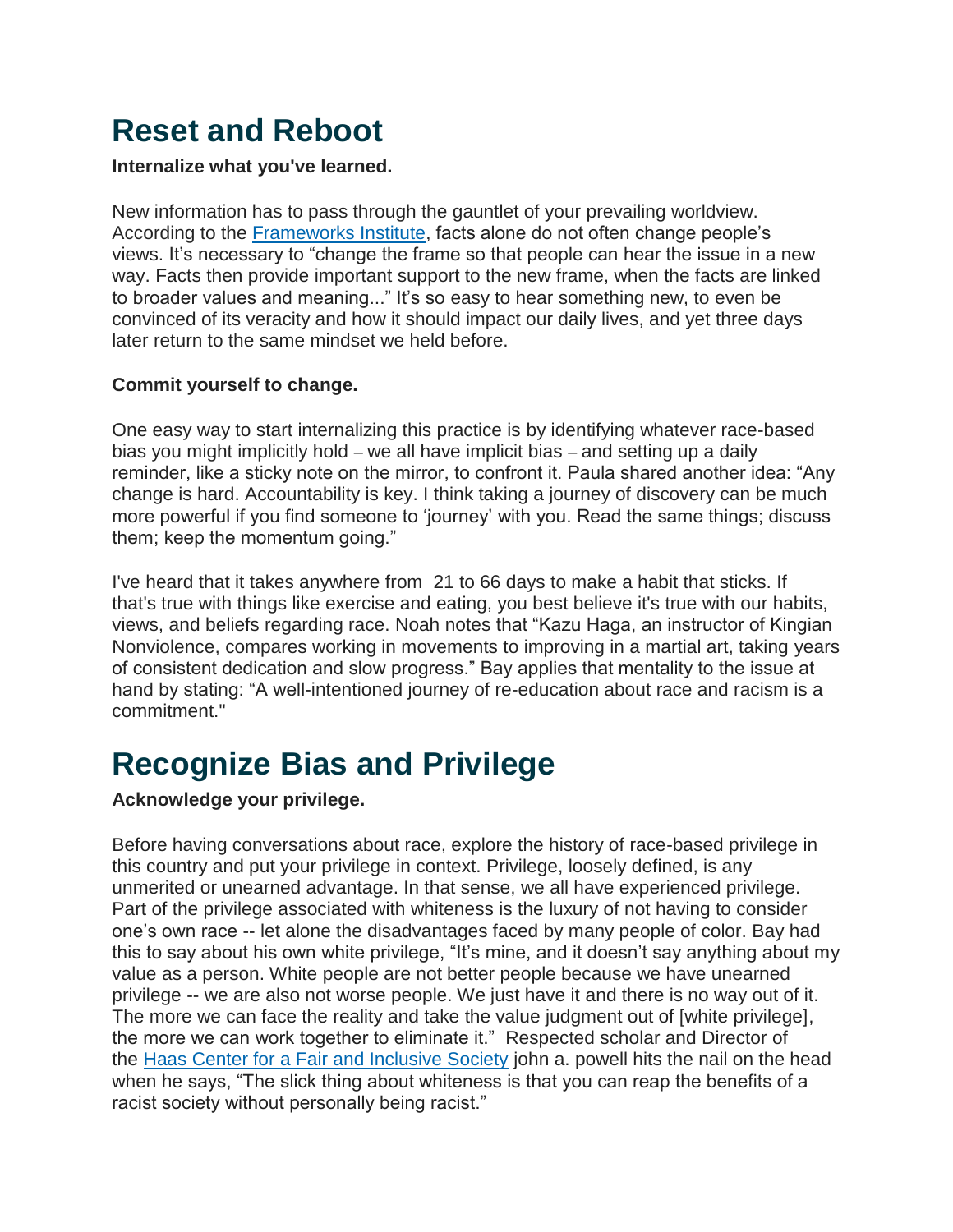Privilege can be present in any circumstance. It is important to name privilege wherever it exists. I am a mixed-race African-American male who was adopted at birth into a white family. (Shout-out to all my transracial adoptees!) To a certain extent, I indirectly benefited and still benefit from my family's white privilege. That's part of my story. Being white and benefiting from white privilege does not disqualify you from having a voice in the fight for racial equity. Privilege should not be a constant source of guilt. Rather, it should fuel action against the inequality that it breeds and sustains.

#### **Get comfortable with your story.**

"It was realizing and owning my story," Yodit says, "that allowed me the space to be honest with myself and others. Stories are powerful tools to cultivate dialogue and bring us to a place of harmony. They don't negate our understanding of race. They simply reveal where we are. Then it is up to us to stay stagnant or progress."

### **Moving Forward**

*"A mind that is stretched by new experience can never go back to its old dimensions."* -Supreme Court Justice Oliver Wendell Holmes

All of these recommendations can lead to changes that might be frustrating at times, and that's OK. This process brings about empathy, which is a crucial ingredient of meaningful action. My hope is that we all become better equipped to talk about racism and come together to make a positive difference in our communities. If you share that hope, taking action in your own life on any of these points is a great start.

I asked Noah and Yodit to share some final advice for anyone interested in having these important conversations. Noah says, "Don't worry about being wrong or saying the wrong thing *–* worry about not moving closer to the truth." And Yodit adds, "Your voice matters *–* use it! That simple decision can move us all toward equity."

#### **About This Post**

*There is so much to say about racism and the fight for racial equity. I am still reeling from the latest reminder that racism is alive and well. The racially motivated mass murder of nine black church-goers in Charleston causes me great pain and anger – but it also fuels my motivation and steels my resolve. It is stark and undeniable proof that we have a long road ahead to address the underlying causes and undo the mindsets that lead to such hate and violence. It is a painful reminder of how crucial our individual and collective commitments to fight against racism and for equity are.*

*For our part, this is one post in [a series](https://netimpact.org/blog/what-do-you-like-about-being-white-reflections-on-racial-equity) highlighting Net Impact's focus on the issue. I want to thank Yodit, Noah, Bay, Paula, and Chris for adding their perspectives. These friends and colleagues are not only experts in their fields, but also have a wealth of experience working toward racial equity. They shared their stories and beliefs -- and so*